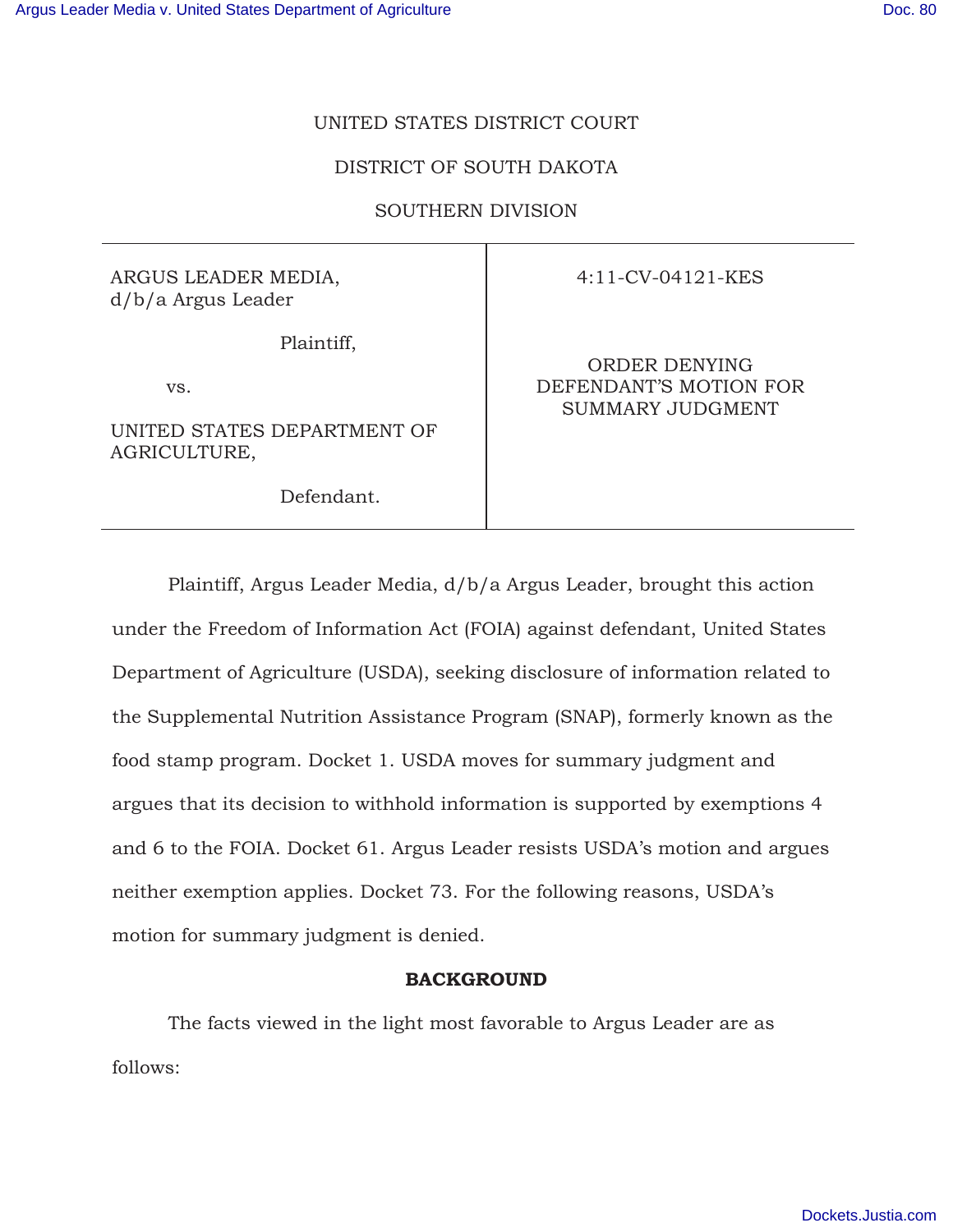On February 1, 2011, Argus Leader made a FOIA request for documents from the Food and Nutrition Service (FNS), which is an agency of the USDA. FNS administers the Food and Nutrition Act of 2008 and other federal statutes designed to facilitate the operation of SNAP. Argus Leader's request for information sought SNAP retail store records from 2005 through 2010 that included: each store's identifier or unique ID number, the store name, the store address, the store type, and the yearly redemption amounts or Electronic Benefit Transfer (EBT1) sales figures for each participating store. Docket 60 at 3. At this point in the litigation, Argus Leader only seeks information about the yearly redemption amounts paid to each participating store. All other data was either provided to Argus Leader or deemed nonessential by Argus Leader.

The Benefit Redemption Division (BRD), a component within FNS, oversees an EBT system which allows SNAP beneficiaries to use their SNAP benefits at participating retailers. Through the EBT system, BRD is able to track each SNAP beneficiary's account and ensure that each retailer is paid for SNAP purchases. The EBT system functions like other debit cards. A SNAP beneficiary is given an EBT card. At checkout, the SNAP beneficiary swipes his or her EBT card on the store's point-of-sale device. The device then communicates with a processor and electronically verifies that the retailer is a SNAP participant and that the SNAP beneficiary has a sufficient balance in his

 $\overline{a}$ 

<sup>&</sup>lt;sup>1</sup> The term food stamps is the label for SNAP benefits that is most familiar to the public. Docket 21 ¶ 7. Many store owners or clients also know or understand their benefits as "EBT," and FNS often uses SNAP-EBT in its publications and information. Food stamps, SNAP, and SNAP-EBT all mean the same thing. Docket 21 ¶ 7.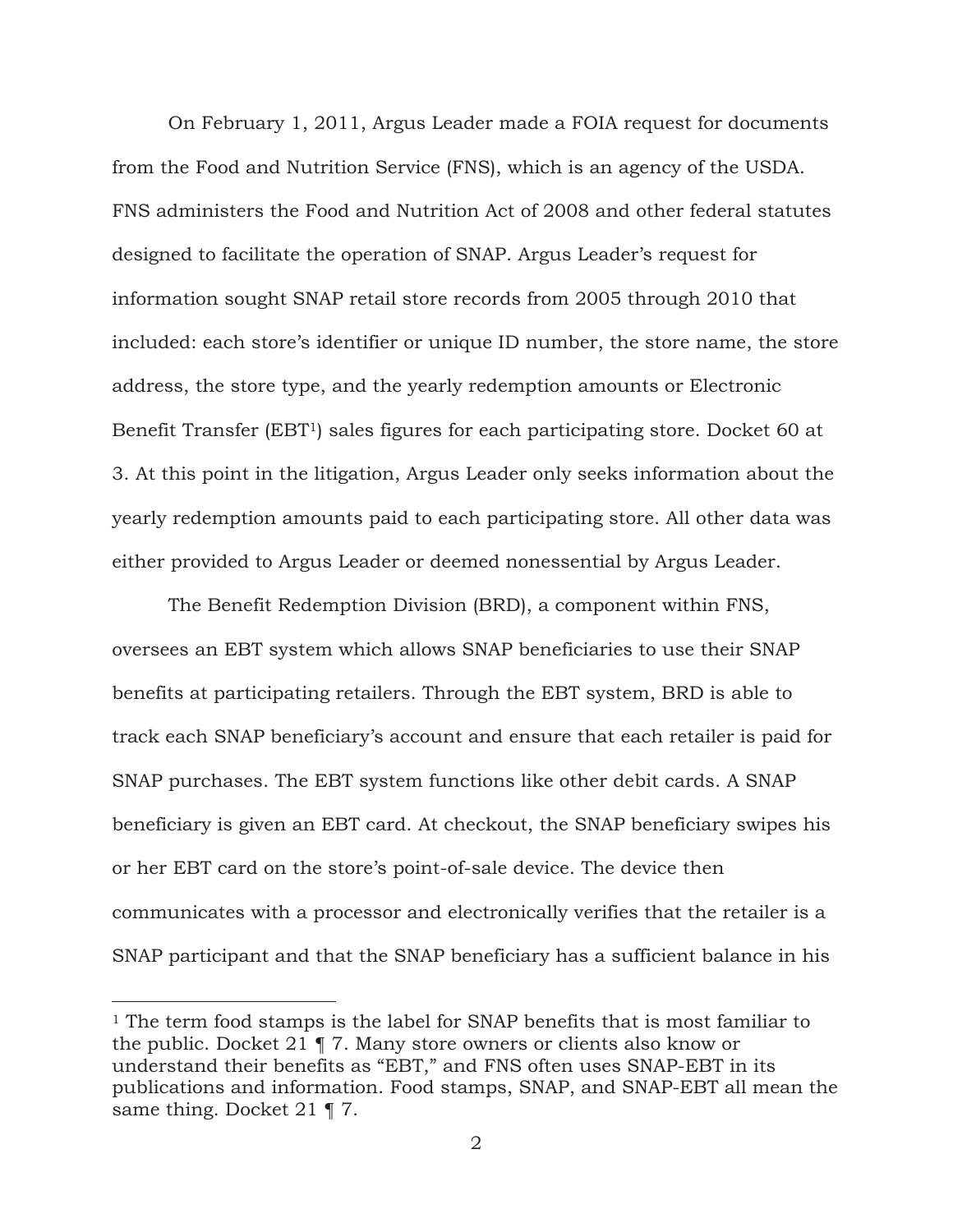or her account to cover the purchase. If the retailer is not a SNAP participant or there are insufficient funds in the beneficiary's account, the transaction is denied at the point-of-sale.

All of the SNAP payment information that is generated is stored in a technology system overseen by BRD called the Store Tracking and Redemption System (STARS). Redemption data is obtained only when a retailer is authorized to accept SNAP cards and processes a SNAP transaction. Redemption data is generated for each retailer only during the time frame that the retailer would be authorized to participate in SNAP. The STARS system keeps track of the total amount of EBT dollars spent at a participating SNAP retailer in a given year. For instance, if a SNAP retailer is authorized to participate in the program but makes no EBT sales, then the redemption data amount is \$0. Argus Leader seeks to recover this store specific data.

On February 1, 2011, Argus Leader made its request for documents from FNS. After receiving Argus Leader's request, FNS contacted BRD to collect the data that Argus Leader sought. BRD conducted a search within the STARS database and gathered records that were pertinent to the request but not subject to a FOIA exemption. BRD produced a CD that contained 321,988 SNAP files viewable on a Microsoft Excel worksheet. FNS sent that CD and a letter to Argus Leader and explained that the agency was not including some of the requested information (like redemption data) because those records were exempt from disclosure pursuant to the FOIA exemptions 3 and 4, codified at 5 U.S.C. § 552(b)(3) and (b)(4). Docket 22 ¶ 15. FNS also informed Argus Leader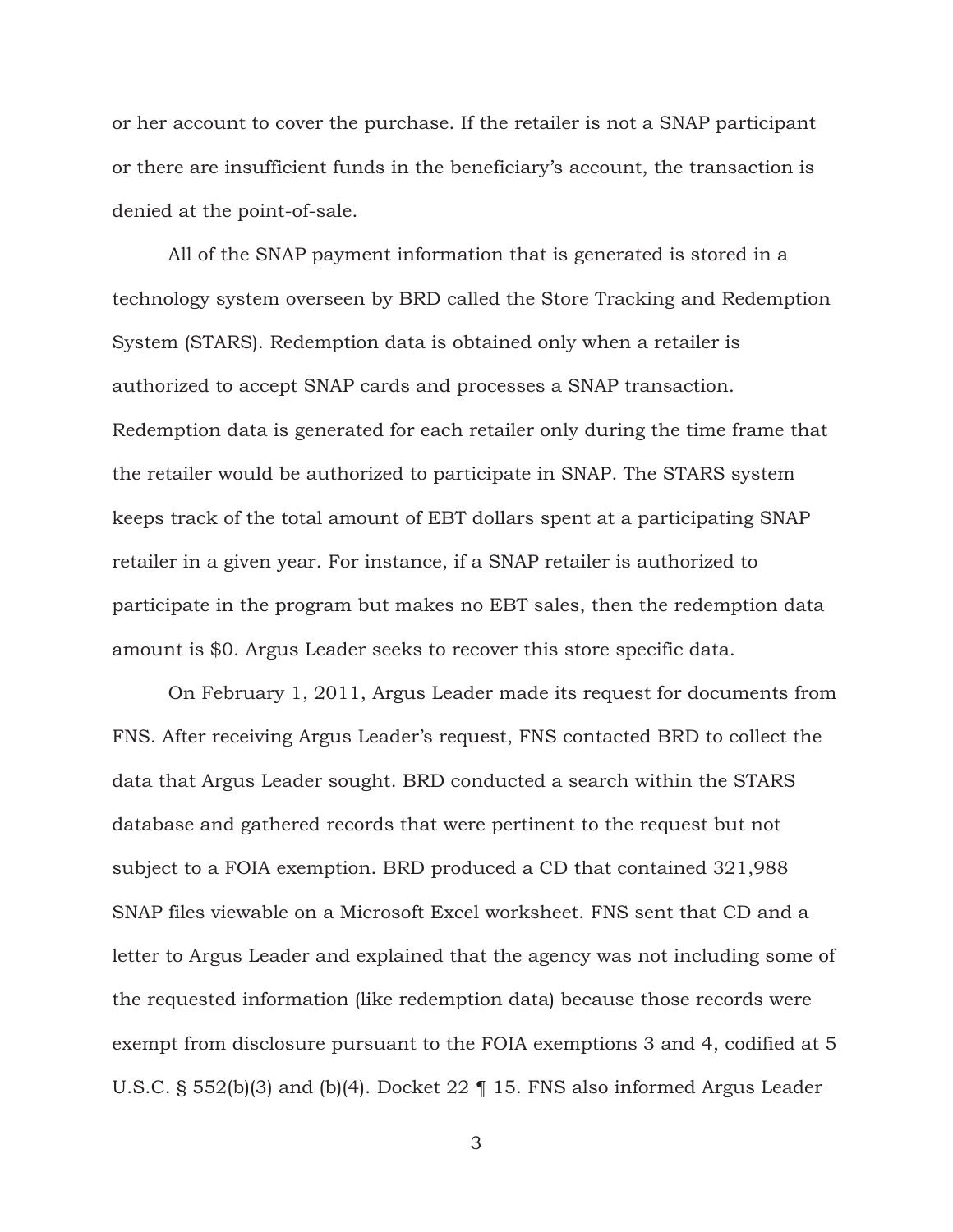of its right to appeal. Argus Leader contacted a representative for FNS and stated that it had received the letter, but the CD only contained 65,536 retailer records. Argus Leader also requested that FNS resend the information in a text format.

On March 3, 2011, Argus Leader appealed FNS's decision to withhold the redemption data to the FNS Freedom of Information Act Service Center within the Information Management Branch. The appeal worked its way through internal departments and eventually was submitted for legal review on April 13, 2011. On June 13, 2011, FNS received a letter from Argus Leader stating that it would initiate legal action under FOIA if it did not receive a response to its appeal within ten days. Docket 22 ¶ 26. On July 19, 2011, Argus Leader received an unofficial response from FNS via email that attempted to clarify why the requested information was withheld. Meanwhile, the appeal denial was prepared for final signatures from those who could officially deny the appeal.

Argus Leader filed its complaint in this court on August 26, 2011, and the denial of Argus Leader's administrative appeal was never sent. Docket 1. USDA moved for summary judgment on the issue of whether it needed to provide FNS numbers and redemption totals to Argus Leader. Docket 18. The parties stipulated that the issue of FNS numbers was no longer relevant and the only issue remaining before the court was whether USDA had to provide Argus Leader with the redemption data for the five years requested. Docket 31. The court approved the stipulation. Docket 32. On May 23, 2012, Argus Leader filed its opposition to the motion for summary judgment with regard to the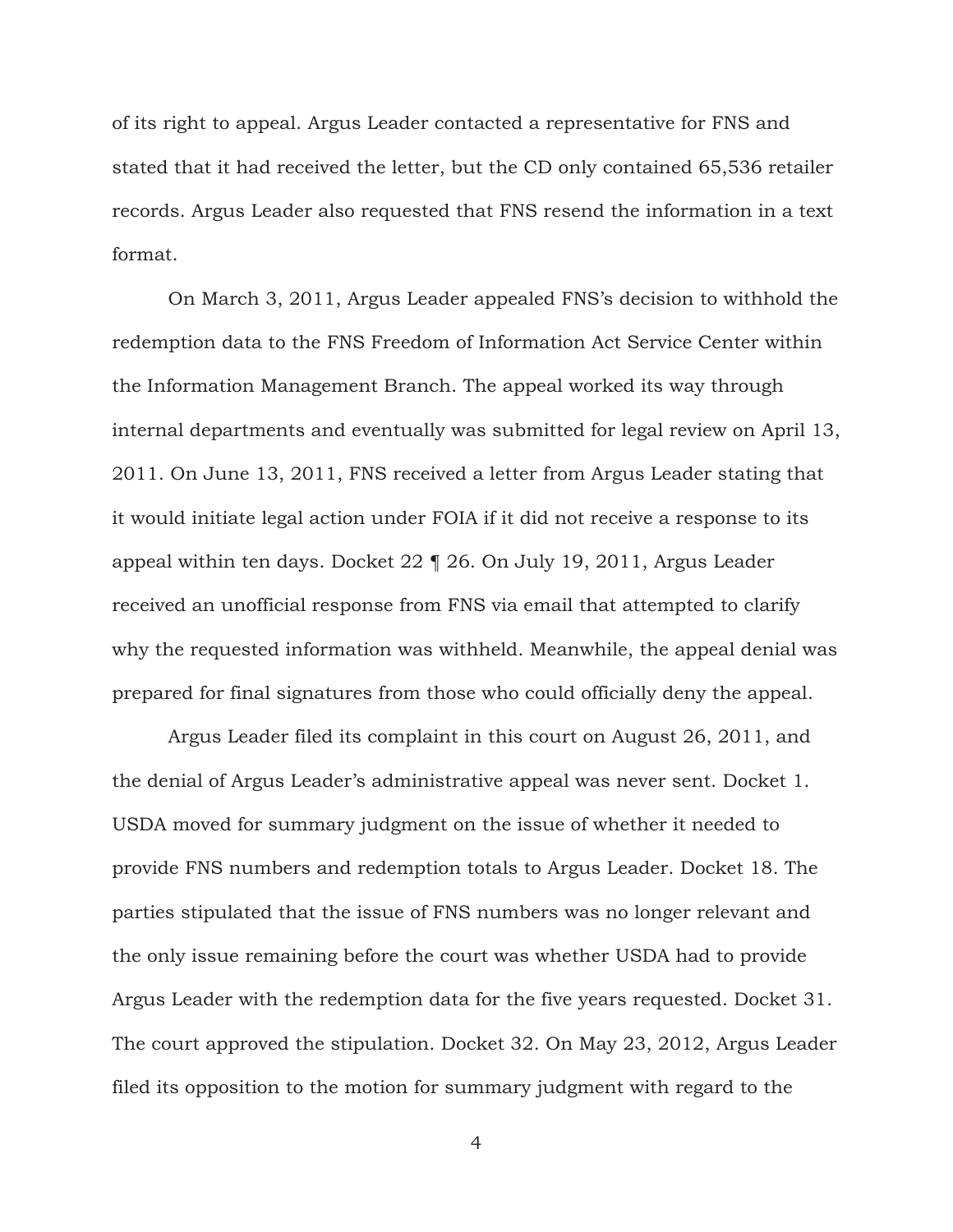remaining issue and claimed that the redemption data was not the type of information that was intended to be withheld under exemption 3 to the FOIA. Docket 33. The court ruled in favor of USDA and found that exemption 3 applied to the requested data. On March 25, 2014, the Eighth Circuit Court of Appeals reversed and held that exemption 3 did not apply. Docket 44.

After the Court of Appeals' ruling, the USDA published a request for information in the Federal Register on August 4, 2014. FNS contacted SNAP retailers to determine whether SNAP retailers thought disclosure of aggregated SNAP redemption data for individual stores should be disclosed. Of the 321,988 potential SNAP retailers contacted, only 323 responded, and 73 percent of respondents were opposed to disclosing individual store redemption data.

USDA followed up with fifteen SNAP retailers that filed affidavits stating why individual store redemption amounts should not be disclosed. Affiants stated the disclosure of individual store data could cause predatory competition, put a stigma on SNAP retailers, and cause other commercial harms. After receiving this data, USDA filed its second motion for summary judgment arguing that exemptions 4 and 6 to the FOIA applied to the requested information. Docket 58; Docket 61.

### **STANDARD OF REVIEW**

 "One of the principal purposes of the summary judgment rule is to isolate and dispose of factually unsupported claims or defenses[.]" *Celotex Corp. v. Catrett*, 477 U.S. 317, 323-24 (1986). Summary judgment is proper "if the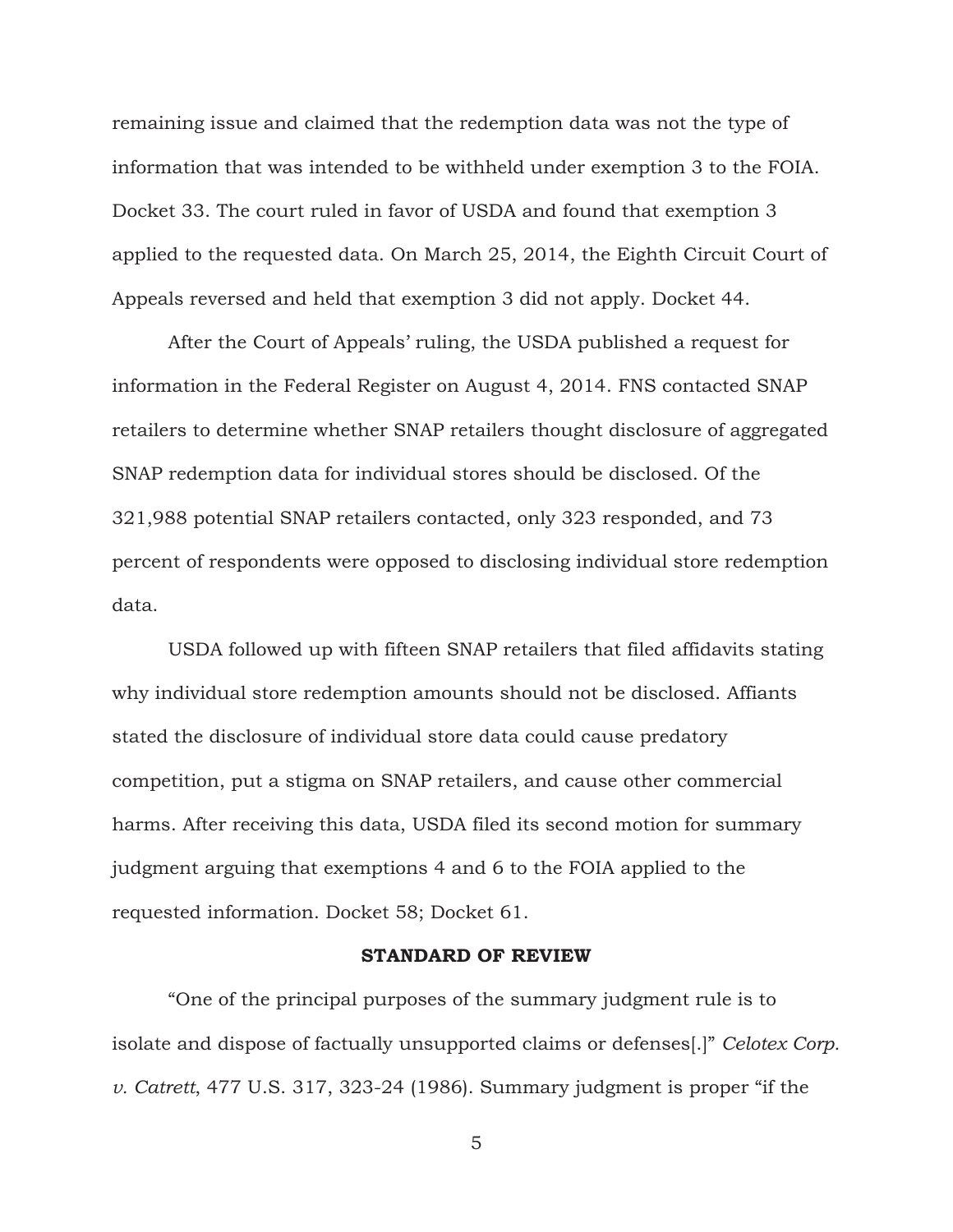movant shows that there is no genuine dispute as to any material fact and the movant is entitled to judgment as a matter of law." Fed. R. Civ. P. 56(a); *Celotex Corp.*, 477 U.S. at 323 ("[A] party seeking summary judgment always bears the initial responsibility of . . . demonstrat [ing] the absence of a genuine issue of material fact." (internal quotations omitted)). The moving party must inform the court of the basis for its motion and also identify the portion of the record that shows that there is no genuine issue in dispute. *Hartnagel v. Norman*, 953 F.2d 394, 395 (8th Cir. 1992) (citation omitted).

 Once the moving party has met its initial burden, the nonmoving party must establish "that a fact . . . is genuinely disputed" either by "citing to particular parts of materials in the record," or by "showing that the materials cited do not establish the absence . . . of a genuine dispute." Fed. R. Civ. P. 56(c). "The nonmoving party may not 'rest on mere allegations or denials, but must demonstrate on the record the existence of specific facts which create a genuine issue for trial.' " *Mosley v. City of Northwoods, Mo.*, 415 F.3d 908, 910 (8th Cir. 2005) (quoting *Krenik v. Cty. of Le Sueur*, 47 F.3d 953, 957 (8th Cir. 1995)). For purposes of summary judgment, the facts and inferences drawn from those facts are "viewed in the light most favorable to the party opposing the motion." *Matsushita Elec. Indus. Co. v. Zenith Radio Corp.*, 475 U.S. 574, 587 (1986) (quoting *United States v. Diebold, Inc.*, 369 U.S. 654, 655 (1962)).

 On a motion for summary judgment in a FOIA case, the record is still viewed in the light most favorable to the nonmoving party to determine if issues of material fact remain in dispute and to determine if "the moving party is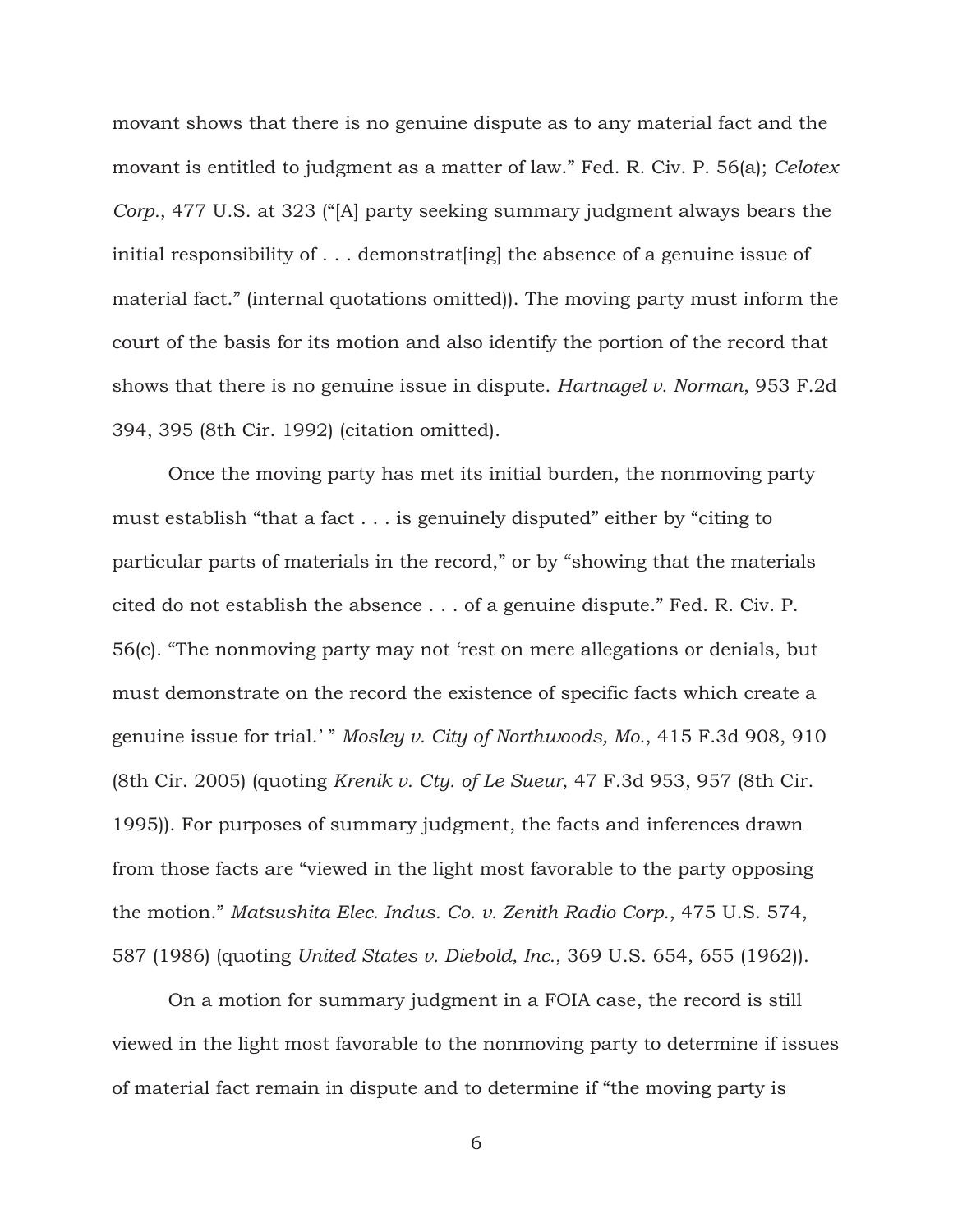entitled to judgment as a matter of law." *Mo. Coal. for the Env't Found. v. U.S. Army Corps of Eng'rs*, 542 F.3d 1204, 1209 (8th Cir. 2008) (citations omitted). In FOIA cases, the agency has the burden to prove " 'that it has fully discharged its obligations under FOIA.' " *Id.* (quoting *Miller v. U.S. Dep't of State*, 779 F.2d 1378, 1382 (8th Cir. 1985)).

#### **DISCUSSION**

" 'Congress intended FOIA to permit access to official information long shielded unnecessarily from public view.' " *Hulstein v. Drug Enf't Admin.*, 671 F.3d 690, 694 (8th Cir. 2012) (quoting *Milner v. Dep't of Navy*, 562 U.S. 562, 565 (2011)). "FOIA generally mandates broad disclosure of government records." *Cent. Platte Nat. Res. Dist. v. U.S. Dep't of Agric.*, 643 F.3d 1142, 1146 (8th Cir. 2011) (citations omitted). FOIA requires that an agency offer records upon request unless they are the sort of records protected by one of the nine exemptions under the Act. *Milner*, 562 U.S. at 565. The exemptions "are to be narrowly construed to ensure that disclosure, rather than secrecy, remains the primary objective of the Act." *Mo. Coalition*, 542 F.3d at 1208 (citations omitted). The district court engages in a de novo review of an agency's decision to deny a request for information under FOIA, and the burden<sup>2</sup> is upon the agency to show that the specific exemption applies. 5 U.S.C. § 552(a)(4)(B); *In re Dep't of Justice*, 999 F.2d 1302, 1305 (8th Cir. 1993).

 $\overline{a}$ 

<sup>2</sup> The agency retains the burden of justifying its decision to withhold any documents in light of the purposes of FOIA and to promote public access to government documents. *U.S. Dep't of State v. Ray*, 502 U.S. 164, 173 (1991) (citations omitted).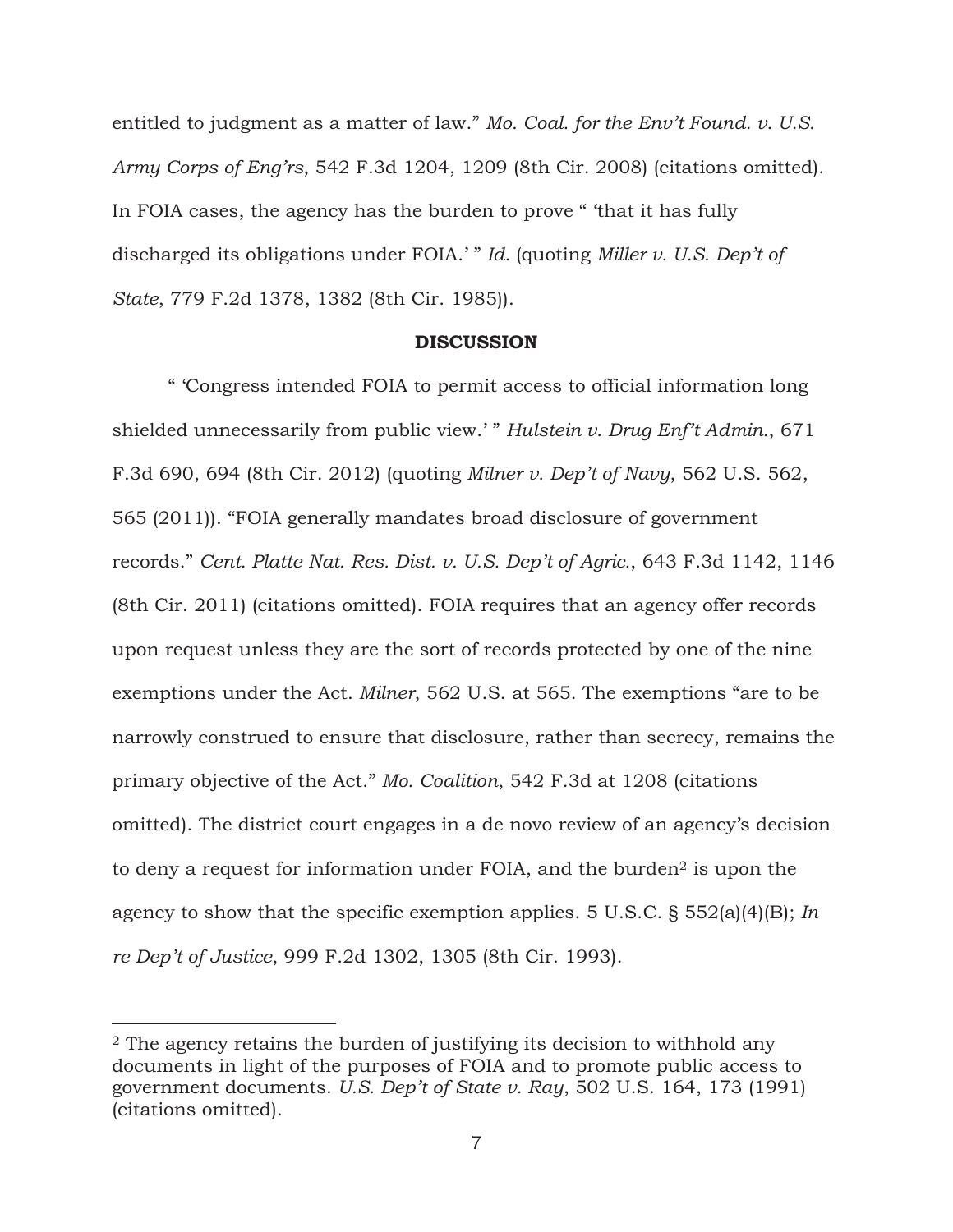### **I. Exemption 4**

 $\overline{a}$ 

USDA argues it is not required to disclose yearly redemption amounts for individual SNAP retailers because such information would be "commercial or financial information obtained from a person [that is] privileged or confidential." 5 U.S.C. § 552(b)(4). The Eighth Circuit Court of Appeals has explained that exemption 4 applies to "information which is (a) commercial or financial, (b) obtained from a person, and (c) privileged or confidential." *Brockway v. Dep't of Air Force*, 518 F.2d 1184, 1188 (8th Cir. 1975). Information is confidential if "disclosure of the information is likely to have either of the following effects: (1) to impair the Government's ability to obtain necessary information in the future; or (2) to cause substantial harm to the competitive position of the person from whom the information was obtained." *Contract Freighters, Inc. v. Sec'y of U.S. Dep't of Transp.*, 260 F.3d 858, 861 (8th Cir. 2001) (quoting *Nat'l Parks & Conservation Ass'n v. Morton*, 498 F.2d 765, 770 (D.C. Cir. 1974)).3 This test, which the Eighth Circuit Court of Appeals adopted, is commonly known as the *National Parks* test. This test "has been widely recognized and applied by the circuit courts when construing Exemption 4." *Id.*

<sup>&</sup>lt;sup>3</sup> Another test is used if the person or entity submitting information is doing so voluntarily. That test is inapplicable here, however, because SNAP retailers are required to disclose EBT data if they want to be compensated. *See Martin Marietta Corp. v. Dalton*, 974 F. Supp. 37 (D.D.C. 1997) (holding a bid to do government work is not voluntary under exemption 4 because the bid must be submitted in order to win the contract).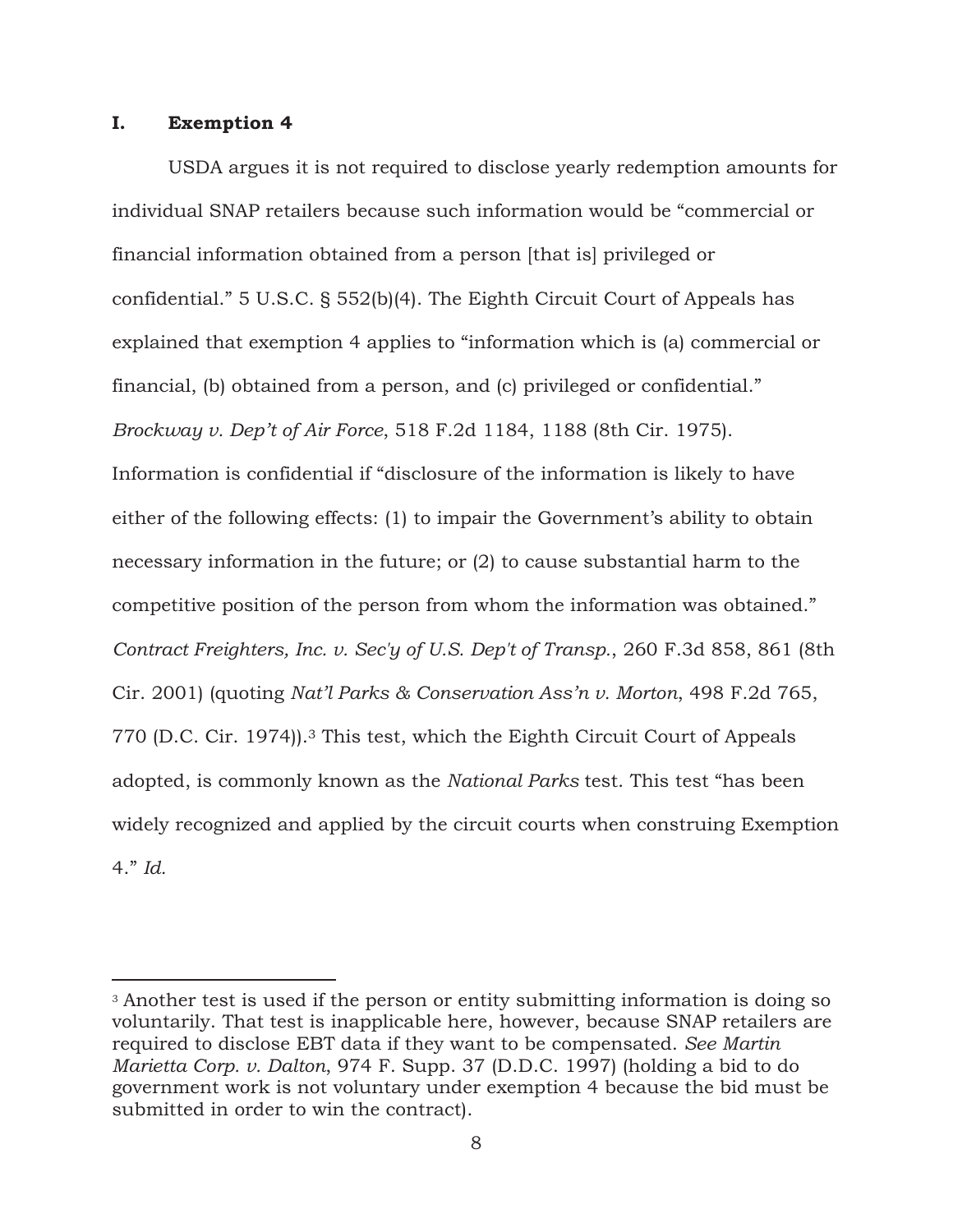In its most recent opinion about exemption 4, the Eighth Circuit Court of Appeals stated, "To claim an exemption [under exemption 4], an agency must 'provide affidavits which justify the claimed exclusion of each document by correlating the purpose for exemption with the actual portion of the document which is alleged to be exempt.'" *Madel v. U.S. Dep't of Justice*, 784 F.3d 448, 452 (8th Cir. 2015) (quoting *Miller*, 779 F.2d at 1387 (8th Cir. 1985)). "[G]eneralized allegations cannot establish that disclosure of financial reports would cause substantial competitive harm." *Contract Freighters*, 260 F.3d at 863. If each element of the exemption is not met, then the exemption does not apply.

When viewing the facts in a light most favorable to Argus Leader, summary judgment must be denied. Under the *National Parks* test, USDA must show that disclosure of an individual store's yearly redemption data is likely "to cause substantial harm to the competitive position" of the individual store. Because USDA received a small percentage of responses from SNAP retailers, there is evidence that supports the inference that the majority of SNAP retailers are not concerned about any competitive harm that might stem from the disclosure of individual store data. A reasonable fact-finder could also find that a number of factors influence marketplace competition and that simply disclosing the amount of EBT dollars spent at a particular location is not sufficient to influence the marketplace. Because there is a reasonable dispute as to whether the disclosure of individual store redemption data is likely to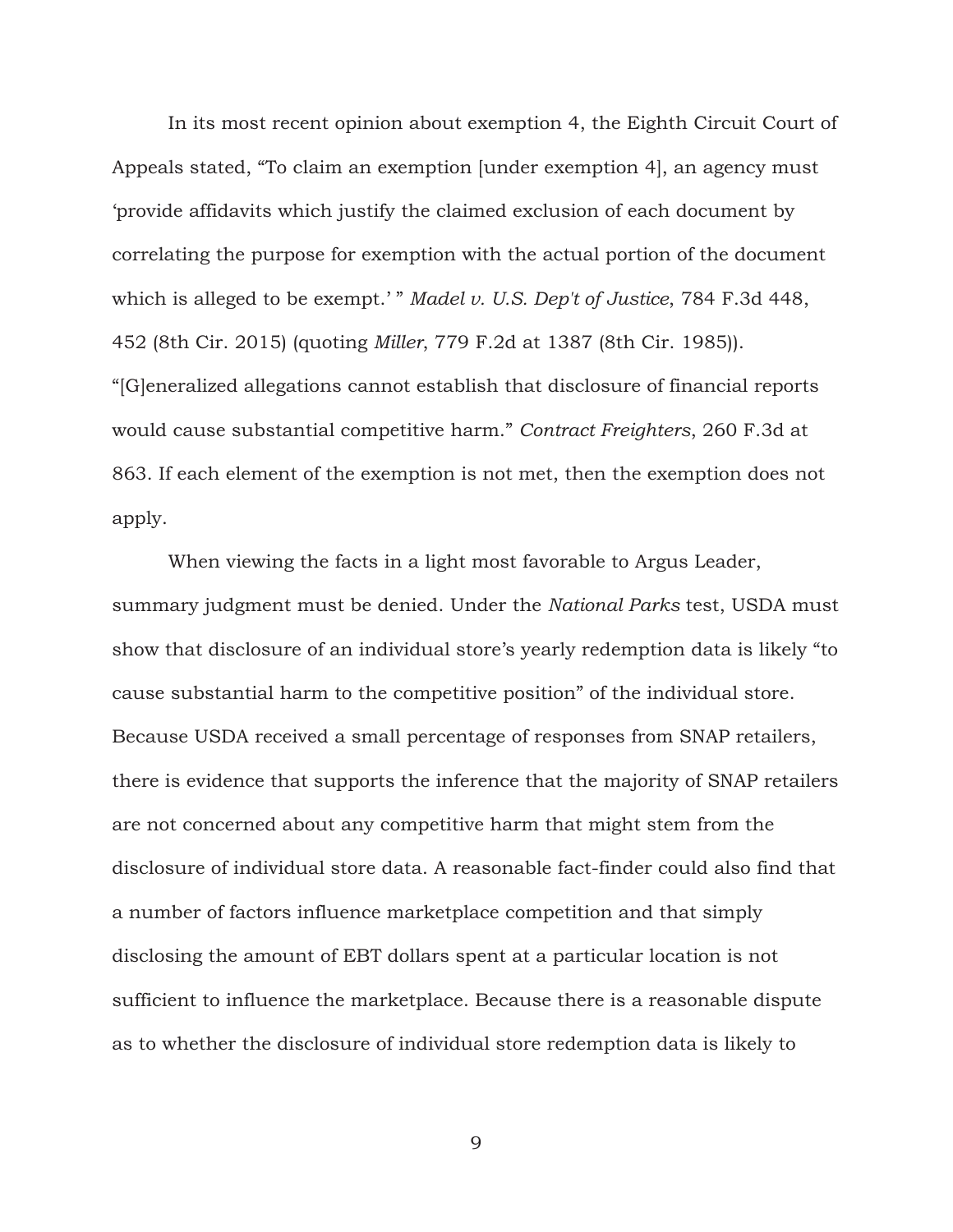cause substantial competitive harm to SNAP retailers, summary judgment is denied.<sup>4</sup>

### **II. Exemption 6**

 $\overline{a}$ 

USDA further argues that exemption 6 applies to at least "individual retailer redemption data of sole proprietor and closely held corporations . . . ." Docket 61 at 31. Under 5 U.S.C. § 552(b), government agencies may decline to disclose "personnel and medical files and similar files the disclosure of which would constitute a clearly unwarranted invasion of personal privacy." As explained by the Eighth Circuit Court of Appeals, the heart of the analysis is a balancing test between "the privacy interest of the individual against the public interest in disclosure." *Campaign for Family Farms v. Glickman*, 200 F.3d 1180, 1185 (8th Cir. 2000); *see also Multi Ag Media LLC v. Dep't of Agric.*, 515 F.3d 1224, 1229-33 (D.C. Cir. 2008) (using a four step analysis that balances the individual's privacy interest against the public's interest in disclosure). USDA argues disclosure of individual store redemption data could reveal private information about "at least a portion of the owner's personal finances" and that disclosure could also cause competitive harm to these businesses. Docket 61 at 33 (quoting *Multi Ag Media*, 515 F.3d at 1229-30). USDA also argues that such disclosure outweighs the public's interest because the public already has

<sup>4</sup> It should be noted that the disclosure of individual store redemption data may not affect each store in the same way. For example, disclosing individual store data to the public could benefit certain SNAP retailers. Therefore, USDA must specifically state how the disclosure of SNAP data could adversely affect specific stores.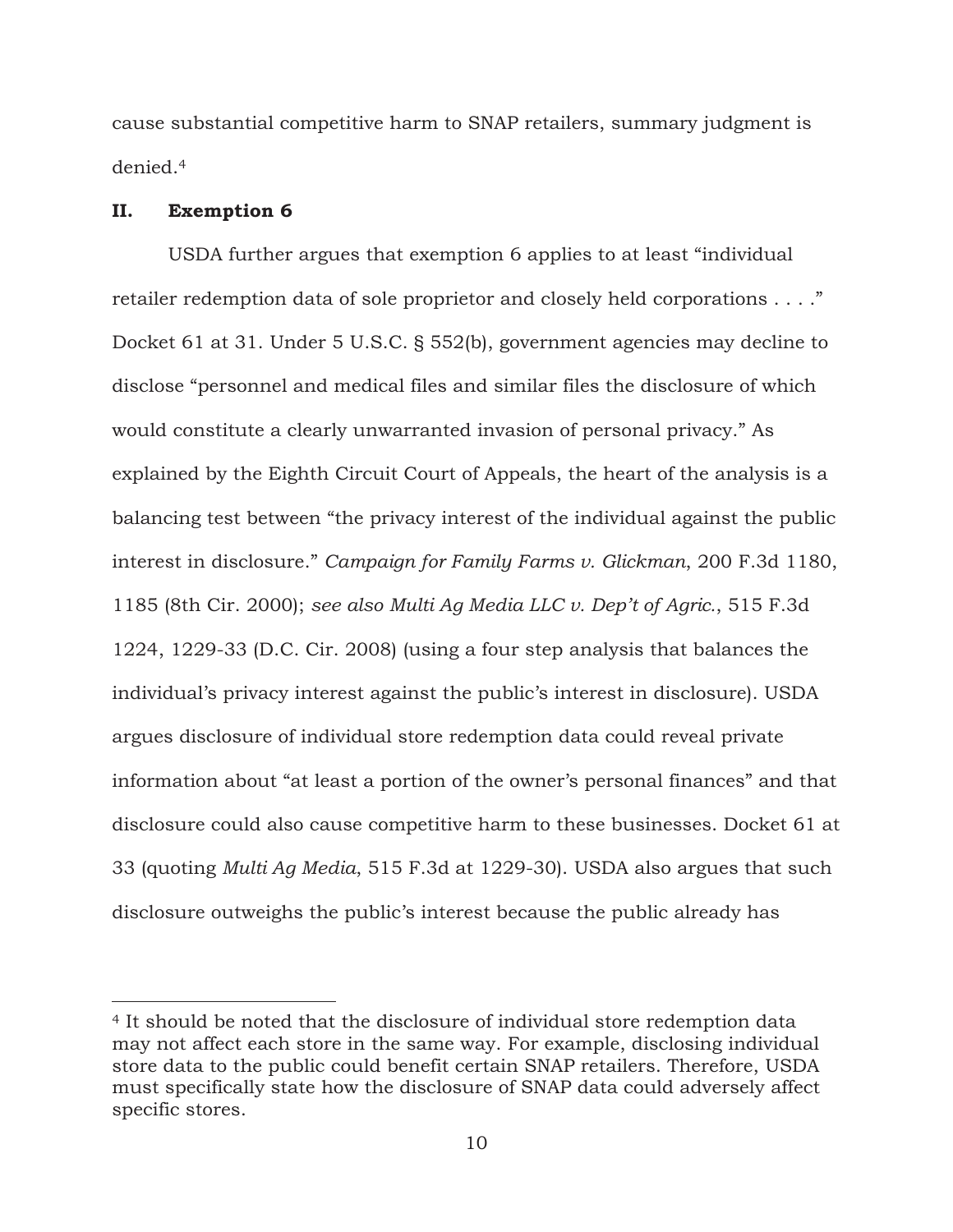access to redemption data broken down into region, state, county, and zip code (when available). *Id.* at 35.

When viewing the facts in the light most favorable to Argus Leader, summary judgment cannot be granted. There is evidence that the public's interest in disclosure outweighs the individual's privacy. For example, disclosure of individual store redemption data does not disclose individual finances because the data would not disclose what percentage of the retailer's sales are credited to SNAP or how much the retailer profits after deducting expenses. *See Multi Ag Media*, 515 F.3d at 1229-33. Additionally, as stated above, a reasonable fact-finder could conclude that there is no threat of competitive harm with the disclosure of individual store data. Also, there is a great public interest in full disclosure of the parameters of the SNAP program. When weighing the interests of retailers against the public's interest in a transparent government, the latter prevails. Thus, summary judgment is denied as to exemption 6.

#### **CONCLUSION**

 Because questions of fact remain on the issues of whether substantial competitive harm is likely if individual store redemption data is disclosed and whether individual privacy interests outweigh the public's interest in a transparent government, summary judgment is denied. Accordingly it is